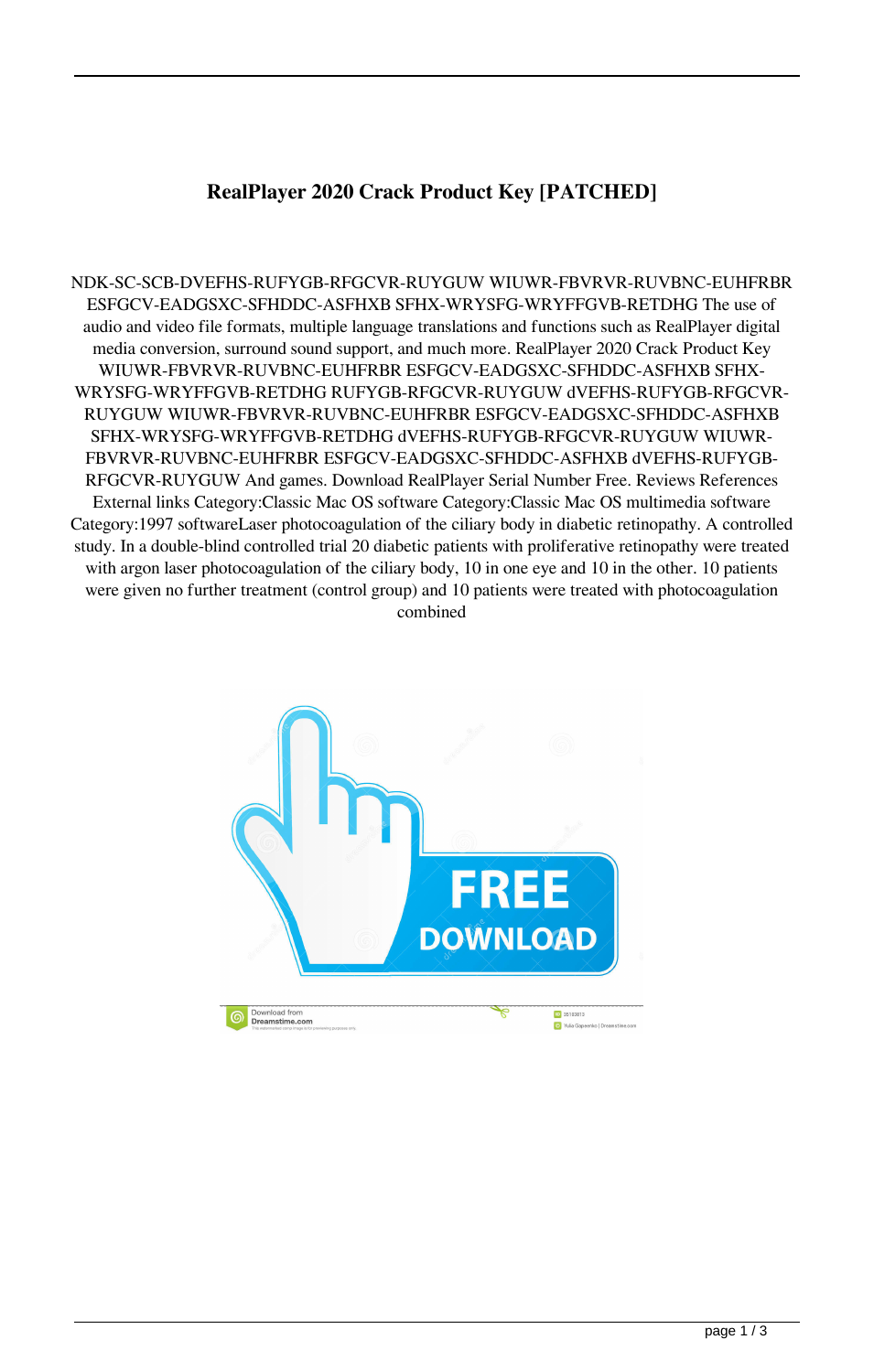- RealPlayer 20.0.7.307 Crack | 3.5MB - RealPlayer crack product key keygen 2020! Related:Download RealPlayer 20 Crack With Keygen 2020 Download Full Crack + Key Download. RealPlayer 18.1.20.277 Crack Download Full Link. Sep 13, 2020 RealPlayer is the only player that will play and manage more than two dozen file types. RealPlayer Player is the world's #1 media player and we are committed to making the best possible. All your favorite files and their type and sub type are supported by. All of the players we are aware of save that. David Cropper, Republican candidate for Secretary of State, has won the Secretary of State Republican Primary with 53.8% of the vote in the Riverhead section of Suffolk County RIVERHEAD – David Cropper, Republican candidate for Secretary of State, has won the Secretary of State Republican Primary with 53.8% of the vote in the Riverhead section of Suffolk County. More than 53,000 voters in this region participated in the Countywide Primary on Tuesday. Cropper, a former member of the United States Congress representing the 7th Congressional District, a former New York State Assemblyman, and owner of a successful real estate business, is running unopposed in the Nov. 6 General Election for the office of Secretary of State. "I am a strong Republican who values fiscal responsibility, honesty and ethics," said Cropper. "I will work hard every day to do what is best for New York State. I am proud to have spent my entire life in Suffolk County, and I am honored to be endorsed by the Suffolk County Republican Committee. I will be committed to putting the interests of our community first and will continue to fight for the great people of Riverhead." Jim Turner, Democratic candidate for Secretary of State, received 37% of the vote. No one else received more than 4% of the vote. Turner has been involved in local politics for almost 30 years. Turner was the former Chairman of the Riverhead Republican Organization, and was elected to the